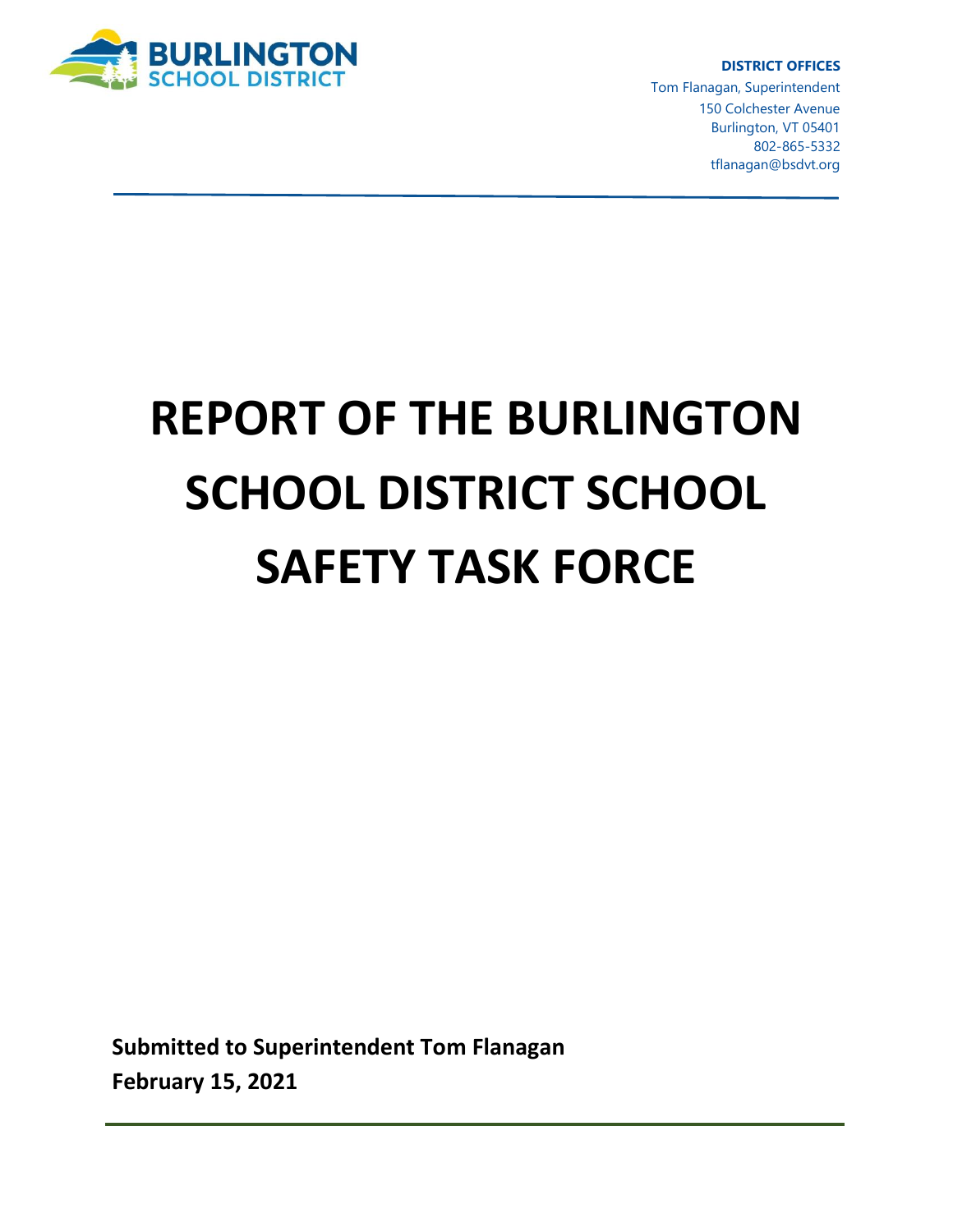# **TASK FORCE MEMBERS**<sup>1</sup>

**EMMA KOURI ·** BSD PARENT, TASK FORCE CHAIR **LAMIJA SEMIC ·** STUDENT REPRESENTATIVE, TASK FORCE CO-CHAIR **ADEN HAJI ·** BSD COMMISSIONER<sup>1</sup> **BARBARA PRINE ·** VERMONT LEGAL AID **BRIAN DIFRANCO ·** LEADER OF SRO PROGRAM, BPD **MICHAEL HENRY ·** SRO, BPD **JAMES KIEFER ·** EMS PRINCIPAL **ELI PINE ·** STUDENT & COMMUNITY REPRESENTATIVE **RACHEL JOLLY ·** BURLINGTON COMMUNITY JUSTICE CENTER **ZORAYA HIGHTOWER ·** BURLINGTON CITY COUNCIL

**SPARKS ·** DIRECTOR OF EQUITY AND SAFE INCLUSIVE SCHOOLS

# **SPECIAL GUESTS & CONTRIBUTORS**

**KELLY AHRENS ·** BURLINGTON COMMUNITY JUSTICE CENTER **LEVAR BARRINO ·** BURLINGTON HIGH SCHOOL **JOSH MEYER ·** BURLINGTON SCHOOL DISTRICT **LISA BEDINGER ·** SOUTH BURLINGTON COMMUNITY JUSTICE CENTER **PRINCIPALS GREEN, SCHEIDT, KELLEY & RILEY ·** BURLINGTON SCHOOL DISTRICT

<sup>1</sup> *Resigned task force members:* Francika Gurung (Student Representative); Mariam Mwibeleca (Student Representative); Casey Provost (Community Representative)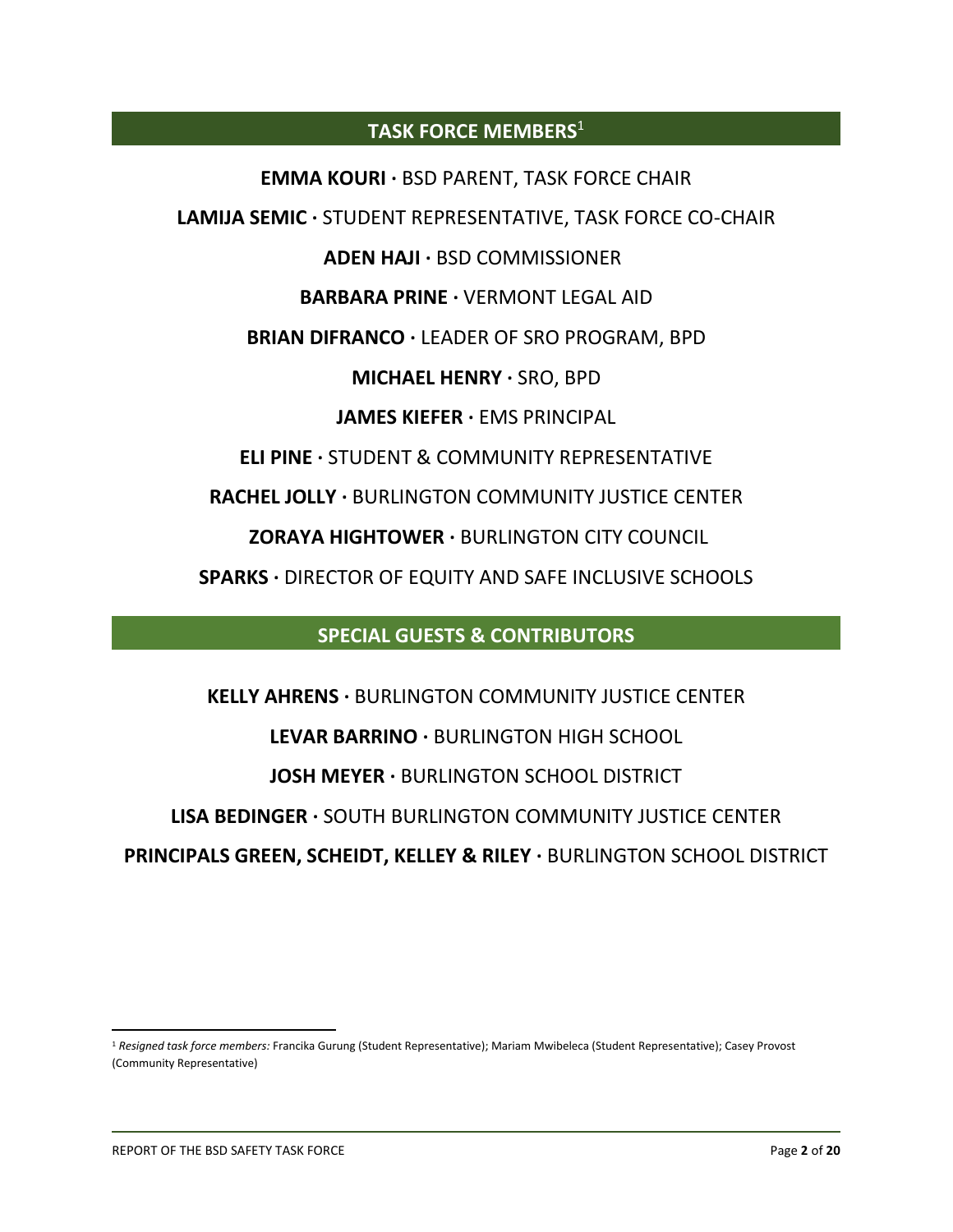# SCOPE OF WORK

This task force was created upon recommendation by the Burlington Board of School Commissioners. The objective of this task force is to examine the role of School Resource Officers (SRO) and develop recommendations to further the District's policy goals in implementing all elements of restorative practices, as part of the district priorities of equity and inclusive schools.

This section of the task force scope of work relates to number one of six goals in the BSD 2020- 2021 Strategic Goals, as indicated below.

#### **2020-21 Strategic Goals**

- **1.** Our schools are **restorative and equitable communities.**
	- $\circ$  Schools suspend African American students, students with disabilities, and students who qualify for FRL less frequently.
	- o Staff report increased use of restorative practices.

#### **THE SPECIFIC TASKS TO BE COMPLETED INCLUDE:**

- 1. Identify and document the original intention of the SRO presence in the schools, and the functions SROs perform in the schools.
- 2. Determine whether any of these functions must be performed by uniformed law enforcement officials.
- 3. Include options for alternative approaches which reinforce a restorative model for all of Burlington's students/youth during and outside of school hours.
- 4. Ensure the safety of all Burlington's students/youth during and outside of school hours using a restorative practice model that eliminates the traumatizing effects associated with weapons, uniforms, and a police presence communicated by some of the district's students and community members.

#### **MEETING FREQUENCY:**

The task force met weekly from 5-7PM and conducted sixteen meetings in total on the following dates: October 19 & 28; November 4, 11, 18, & 25; December 2, 9, 16, 23, & 30; January 6, 13, 20, & 27; and February 3.

#### **MILESTONES:**

The main milestones of this Task Force were to submit a progress report by the 1<sup>st</sup> of December 2020 and a final report with recommendations by the 15<sup>th</sup> of February 2021.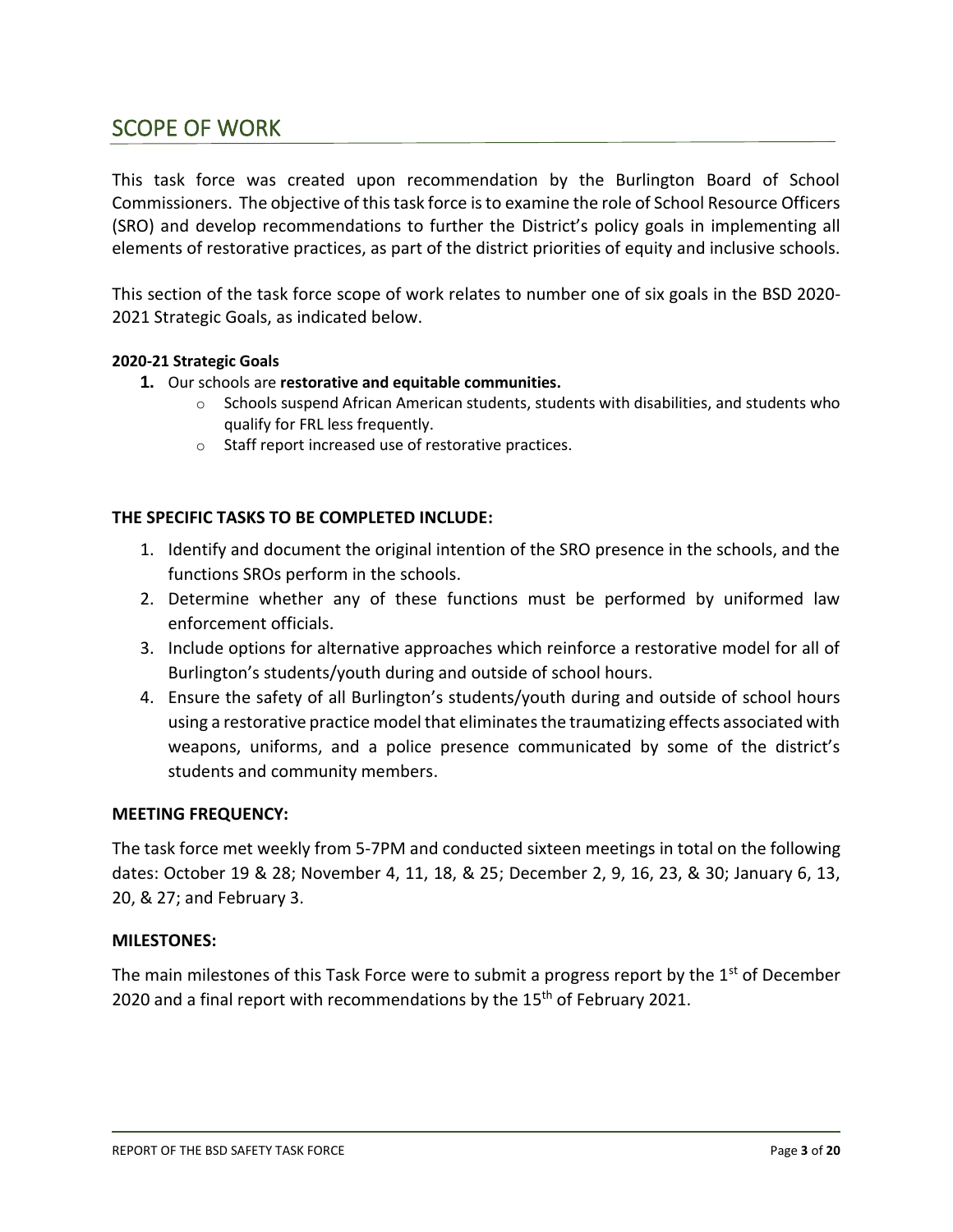# **IDENTIFY AND DOCUMENT THE ORIGINAL INTENTION OF SCHOOL RESOURCE OFFICER PRESENCE IN THE SCHOOLS, AND THE FUNCTIONS SROS PERFORM IN THE SCHOOLS.**

It is impossible to validate the original intent of having SRO presence in BSD schools due to lack of documentation. However, verbal accounts<sup>2</sup> describe that the SRO program was initiated after a series of school shootings in the country (ie., Columbine) and when, in parallel, the Burlington Police Department (BPD) had started a community style of policing around the city. It was essentially a reaction to the current events of the time in order to ensure safety of the students while at school.

Currently, the SRO program operates from an MOU that was written in 2015<sup>3</sup>. In that document, the intention of the program is explained by a set of goals and objectives listed here:

- Establish a positive working relationship in a cooperative effort to prevent juvenile delinquency and assist in student development.
- Protect the constitutional and civil rights of students.
- Maintain a safe and secure environment on school campuses which will be conducive to learning.
- Promote positive attitudes regarding the role of police in society through non-punitive alliance-building interactions with students and staff.
- Conduct criminal investigations and refer student cases to the Restorative Justice program and Court Diversion to the greatest extent possible.
- Ensure that all Burlington Police Department Officers understand the needs, strengths, and challenges of various age, cultural, and ability groups.

Overall, it can be seen that the intention was to have a law enforcement presence at the school to promote physical safety while at the same time, build relationships with students and refer students when the need arose.

The functions that the SROs perform in the schools are also outlined in the MOU<sup>3</sup> as follows:

- Assist the Superintendent, principals, faculty, and staff in enforcing the campus code of conduct and other school rules in order to maintain a safe learning environment. When it pertains to preventing a disruption that would, if ignored, place students, faculty, and staff at risk of harm, the SRO will resolve the problem to preserve the school climate. In all other cases, disciplining students and other conduct deemed inappropriate is District responsibility.
- Promote positive interactions between law enforcement and students.

<sup>2</sup> H. Sparks; B. Difranco

<sup>&</sup>lt;sup>3</sup> File MOU 2015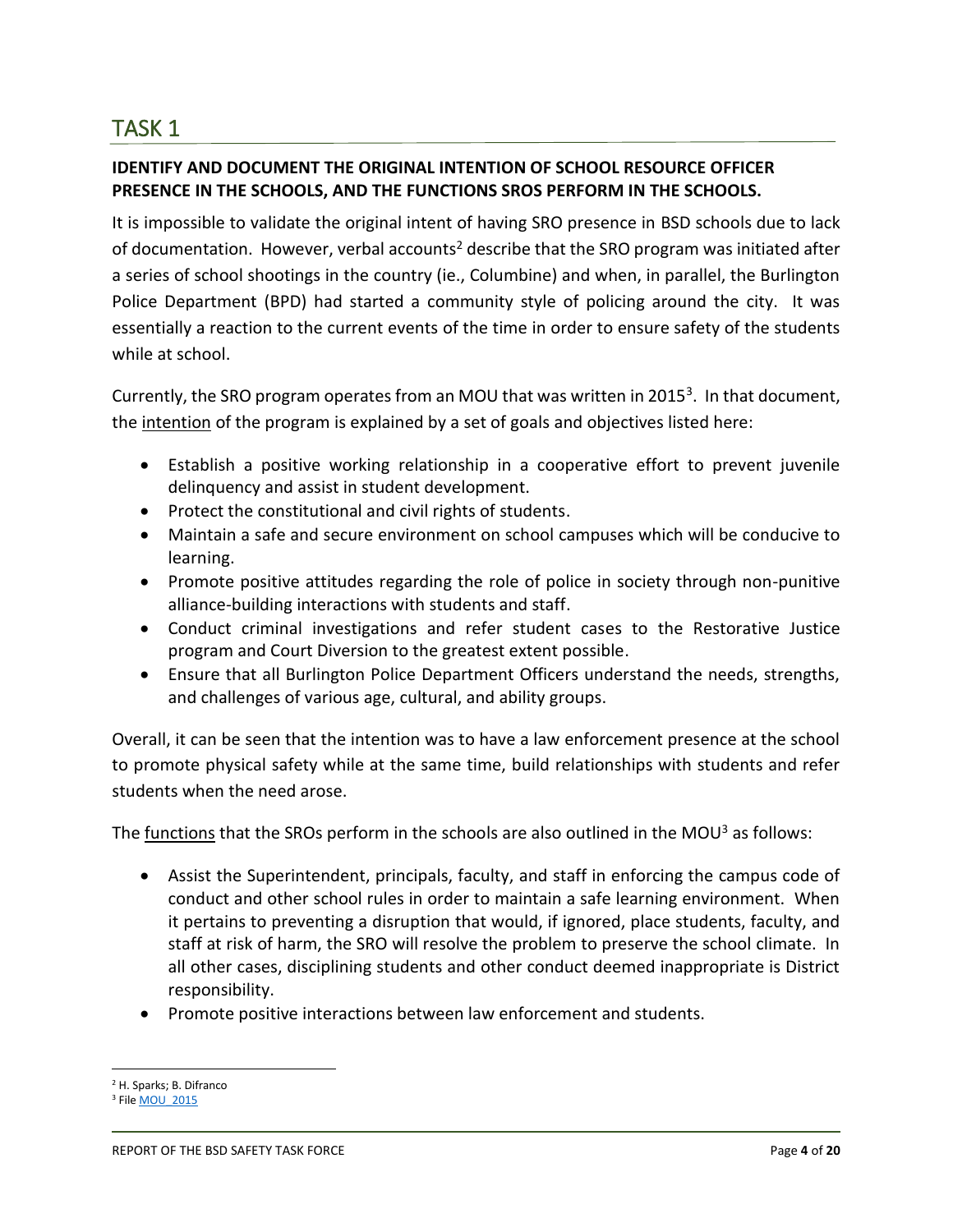- Provide students, staff, and parents with a familiar and recognizable law enforcement contact.
- Establish positive working relationships with students, staff, and parents to prevent crime, disorder, substance abuse and other negative behaviors.
- Assist students, parents and staff in solving problems.
- As needed, conduct criminal investigations and refer cases to the Restorative Justice program, Court Diversion as appropriate.
- The SRO shall meet with building-level school administrators, teachers, parents and student representatives quarterly to discuss the issues of school safety.
- The SRO shall be integrated into the school community through participation in faculty and student meetings and assemblies, as well as trainings, as appropriate.

In addition to the functions outlined above, more specific, day-to-day functions have been described via verbal communication<sup>4</sup> directly reported by Officers Brian Difranco and Michael Henry as follows:

- General support/mentorship to students
	- o Rides to games, food support,
	- o Helping students with life skills (ie., tying a tie)
	- o Fundraising
- Breaking the barrier between civilians and police officers (PO)
	- o Removing component of fear
	- o Showing PO as human beings
- Referrals to partners including, but not limited to:
	- o Guidance Depts
	- o Substance abuse
	- o Justice centers
	- o School psychologists
	- o Criminal courts\*
	- o Equity/inclusion offices
	- o Family courts\*
	- o Mental health programs
- Teaching
- Active shooter drills
- Prevention/interception of dangerous incidents (ie., life-threatening acts)
- Confiscation of guns, weapons, etc.
- Share information with school Admin (ie., family events that relate to students)
	- o Not available to other PO
- Provide SRO/BPD with training, integration, and perspective into the community

<sup>4</sup> Brian Difranco and Michael Henry, discussed and shared during weekly Task Force Meetings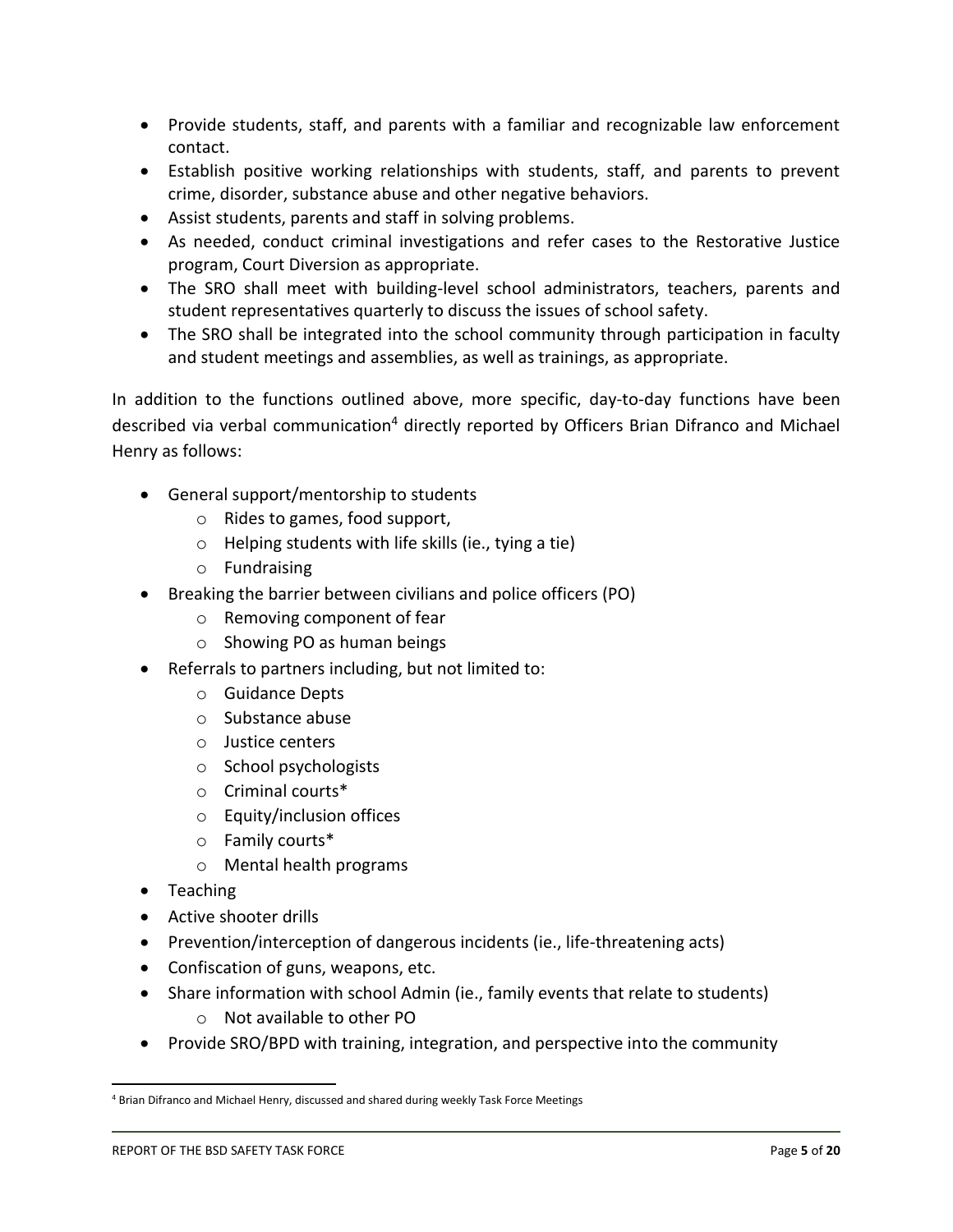- Addressing criminal activity (ie., referring to criminal court)
- Addressing active shooter situations

\*SRO do not have any activity associated with truancy.

The SRO also participate in various Community Outreach activities, as described in a presentation by SRO Michael Henry to the Task Force<sup>5</sup>.

Unfortunately, there is virtually no documentation of the SRO activities or evaluation of the SRO program. The MOU required quarterly reports from the SRO as well as twice annual evaluations of the SRO by the School District. None of this was done; therefore, all information currently available is almost completely anecdotal from both the SROs and the District and it is nearly impossible to evaluate the program in an objective way because there is almost no data. In light of this, the BPD did generate a report<sup>6</sup> for the Task Force so that we could have an overview of arrests during the last four school years. From this report, there are data that allow us to evaluate two of the intentions from the MOU. Specifically, the first, which includes the prevention of juvenile delinquency, and the last, which is to ensure that the BPD understand the needs, strengths, and challenges of various age, cultural, and ability groups.

## *Prevention of juvenile delinquency*

The figure to the right (provided by the BPD) shows the frequency of "arrests", which in this case is citations, and illustrates that the SROs spend a small amount of time arresting students. In the worst year it was as much as 9% but in more recent years it has been closer to 2%. By deduction, it can be interpreted that at least 95% of the time that they are in the schools and interacting with students, the SROs are



doing activities that are not associated with law enforcement. This is an important detail in the context of Task 3: identifying who else can do the functions currently performed by the SRO. As described by SRO Mike Henry, much of the day-to-day activities were spent acting as support people for students and simply being a presence in the school.

<sup>&</sup>lt;sup>5</sup> [SRO function\\_BSD,](https://drive.google.com/open?id=1gRJH9vayGhJom5H54GuuEsV0HBF-M66k) presented by Michael Henry on November 18, 2020

<sup>6</sup> [BPD SRO Overview 2020](https://drive.google.com/file/d/1olosjPHYtG0ykRFvGwlOgNX0lYuenwUx/view?usp=sharing)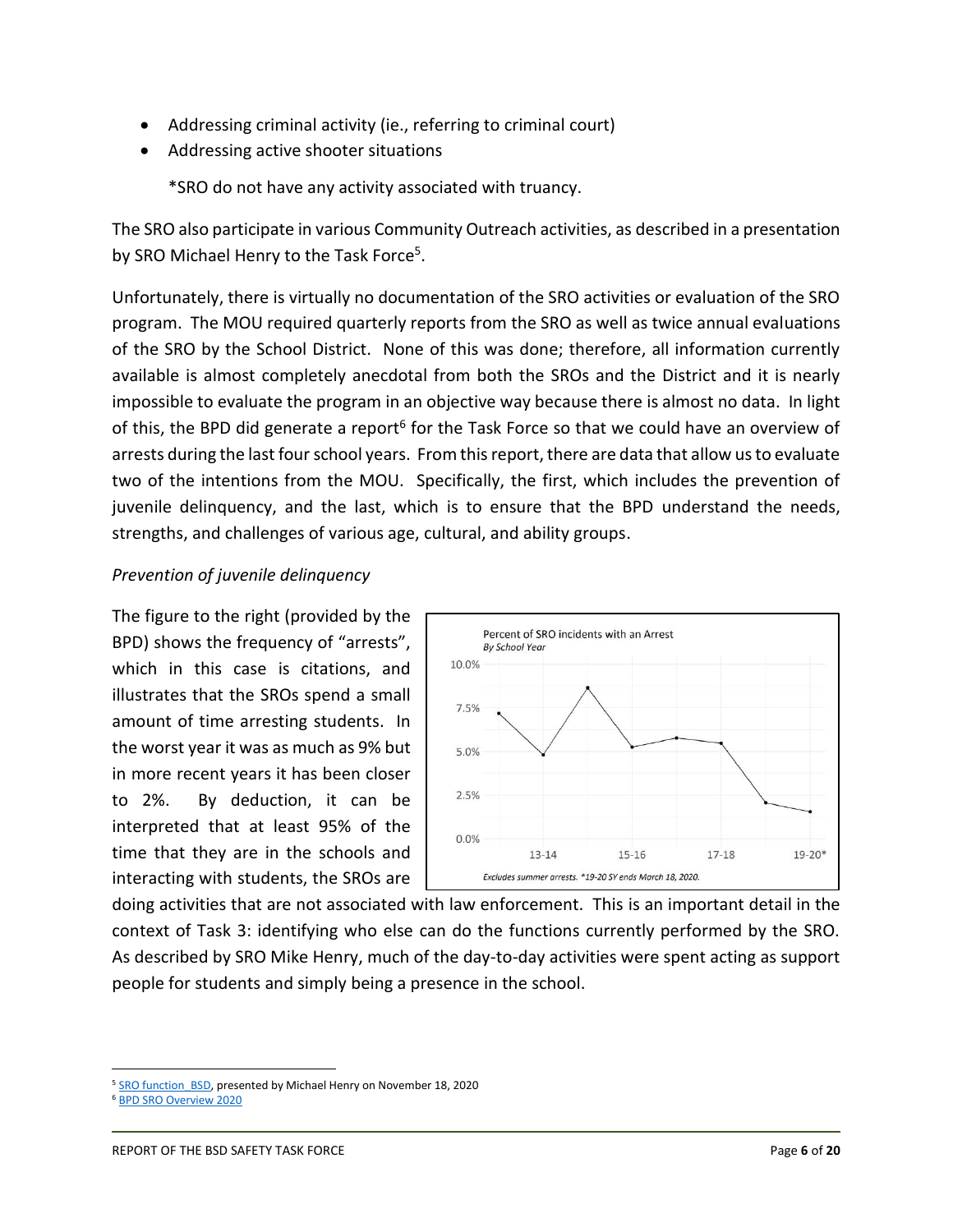With specific regard to the prevention of juvenile delinquency, it can be seen that the SRO program does indeed have a considerable impact. See the figure below (provided by the BPD), which illustrates juvenile arrests by the SRO vs. non-SRO police.



What can be taken from these data are two important points: first, that the SRO clearly arrest fewer students (therefore, the prevention of juvenile delinquency is succeeding). Second, that the positive impact of the training for and exposure to best practices in addressing the needs of youth, received by the SRO, does not extend to the BPD (ie., prevention of juvenile delinquency is failing at a community level). It can be interpreted, therefore, that the additional training received by the SRO for working with youth – which is clearly associated with fewer arrests – could be beneficial to all BPD officers if juvenile delinquency is to be prevented at a community level.

# *Ensure that the BPD understand the needs, strengths, and challenges of various age, cultural, and ability groups*

This intention is critical especially in light of fact that racial disparities in arrests and police

brutality have existed for years across the country and Burlington is no exception. Indeed, 2020 [reports](https://vtdigger.org/2019/11/15/bpd-disproportionately-used-force-on-black-residents-new-report-shows/) show that the BPD used excessive force on Black residents at record rates. In addition, data from the BPD reveal that Black juveniles are arrested at a rate similar to that of White juveniles although they appear much less in the population. This is illustrated in the figure to the right (provided by the BPD). Considering this figure together with the one above it can be seen that juvenile

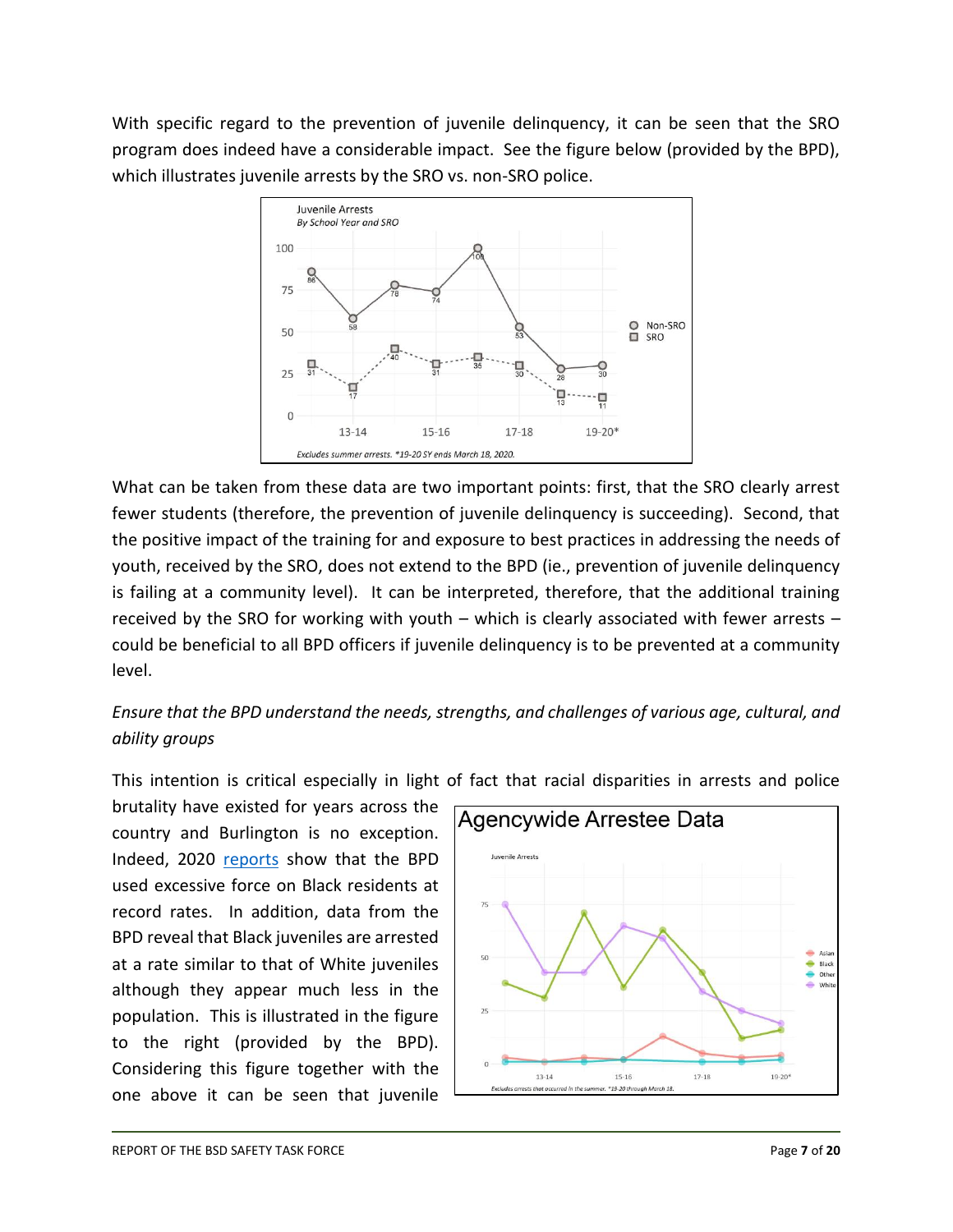arrests by the BPD have decreased in recent years, but the BPD arrest more students than the SROs and they disproportionately arrest Black juveniles.

According to the report generated by the BPD, the student demographics are as follows<sup>7</sup>: White, 61%; Black or African American; 16%; Asian, 12%; Multi-racial, 8%; Hispanic or Latino, 3%. When looking at the frequency of SRO citations by race in the figure below (provided by the BPD), it is nearly identical to the BPD figure above in terms of trends in racial disparities.



By calculation, Black juveniles made up between 31-60% of juvenile SRO arrests across the four school years yet occur at only 16% in the school population. Therefore, despite decreases in arrests and a lower rate of arrests by the SROs compared to non-SRO police, the Black juveniles in the school and the community are still disproportionately arrested. Therefore, the intention of improving cultural sensitivities is failing at both the SRO and the community level since the racial disparities persist. Based on the clear positive impact of the SRO training for and exposure to best practices in addressing the needs of youth for decreasing juvenile citations, it is plausible that additional training focusing on implicit bias and racial sensitivities would help to eliminate the disparities. To have maximum impact on all BSD BIPOC juveniles, this would need to occur both at the BPD and SRO level as well as within the school at the faculty/staff level.

 $7$  As noted in the report, the BPD calculates demographics using different metrics than those used by the district.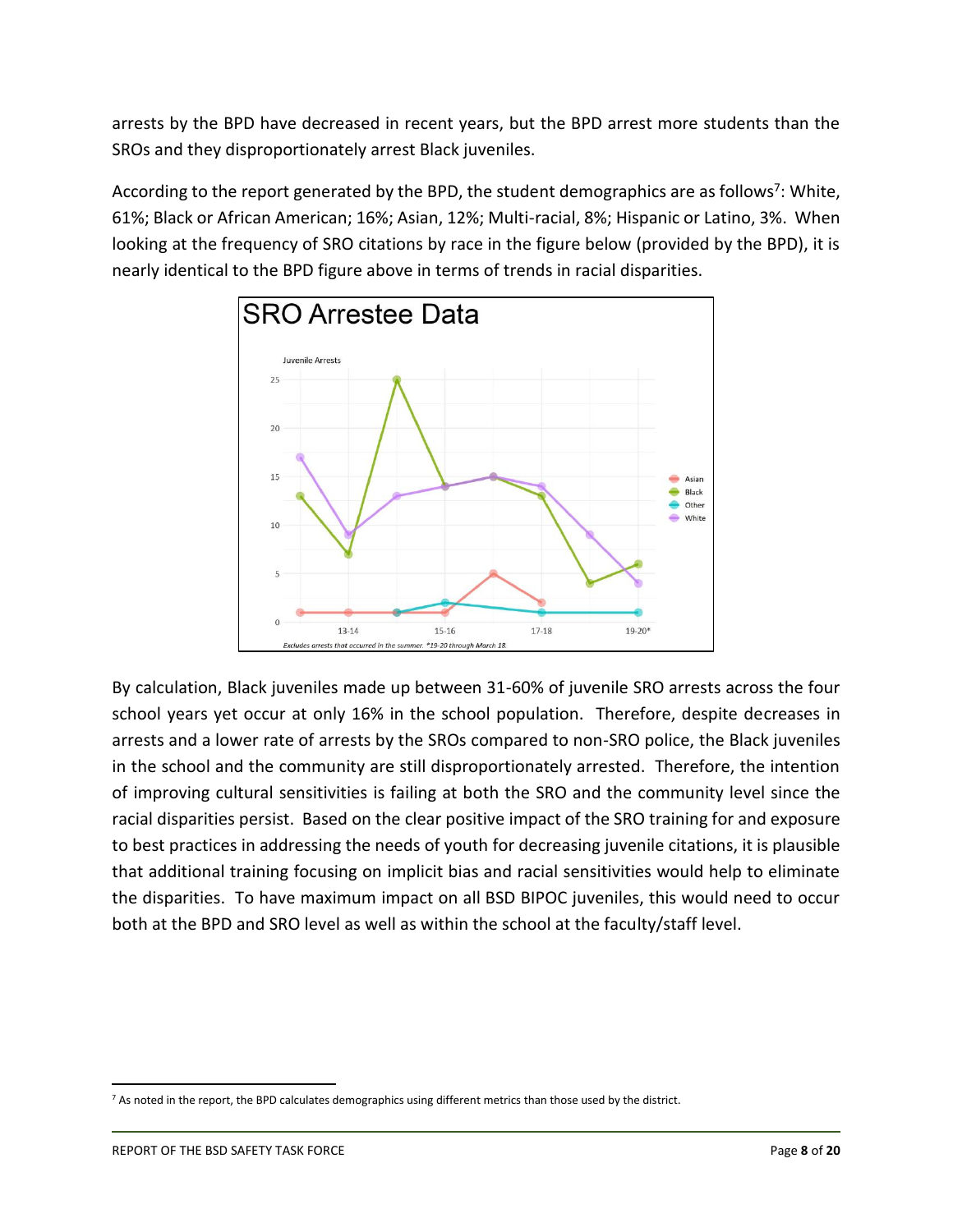### **Additional context on the SRO program**

The Task Force has been exposed to various perspectives on the SRO program (through both personal accounts and general written feedback), especially the SRO specific to BSD, and we have discovered multiple truths that must each be acknowledged and appreciated.

First, the SRO working in the BSD schools love what they do, they love working with the kids and they find an immense amount of satisfaction working closely with some of the families in the District. Admittedly, strict law enforcement activity makes up a tiny fraction of their day-to-day work. They generally have good relationships with the administrators and faculty in the buildings.

Second, members of the BIPOC community have expressed that the mere presence of police in the school is traumatic for them. Over 1,000 community members attended a city council meeting, asking that the police be completely removed from the schools<sup>8</sup>. The community survey conducted by the task force showed that 27% of the community thinks they should not be in the schools at all (53% said they should and 20% were unsure). It should be acknowledged that in this survey we had a difficult time reaching the New American community; therefore, the majority of responders (57%) were white parents. This concern of the BIPOC community is what resulted in th[e resolution](https://docs.google.com/document/d/1YhTIlw13sCW4FeSSsB2xhBqIy9ZnLWx_tY6bMRGyXps/edit?ts=60257759) by the city and the forming of this Task Force.

Third, when the administrators attended our meeting as special guests to share their insights, there was near unanimous concern for the students and families in the district who do not feel safe with the SRO in schools. At the same time, there was also near unanimous concern for what resources would be put in place if the SRO are removed from the schools.

These multiple truths are all valid and reveal that the current SRO program, although having good intentions and appreciated by many, is at the same time traumatic for many. These multiple perspectives and experiences also reveal that this challenge is a complex one. It will therefore require a complex and thoughtful solution driven by a fully committed District. As it is the responsibility of the District to ensure that all BSD community members feel safe, valued, and respected, a cultural overhaul centered around Restorative Practices will be explored in this report. Recommendations will be outlined under Task 4.

<sup>8</sup> Commissioner Z. Hightower, verbal communication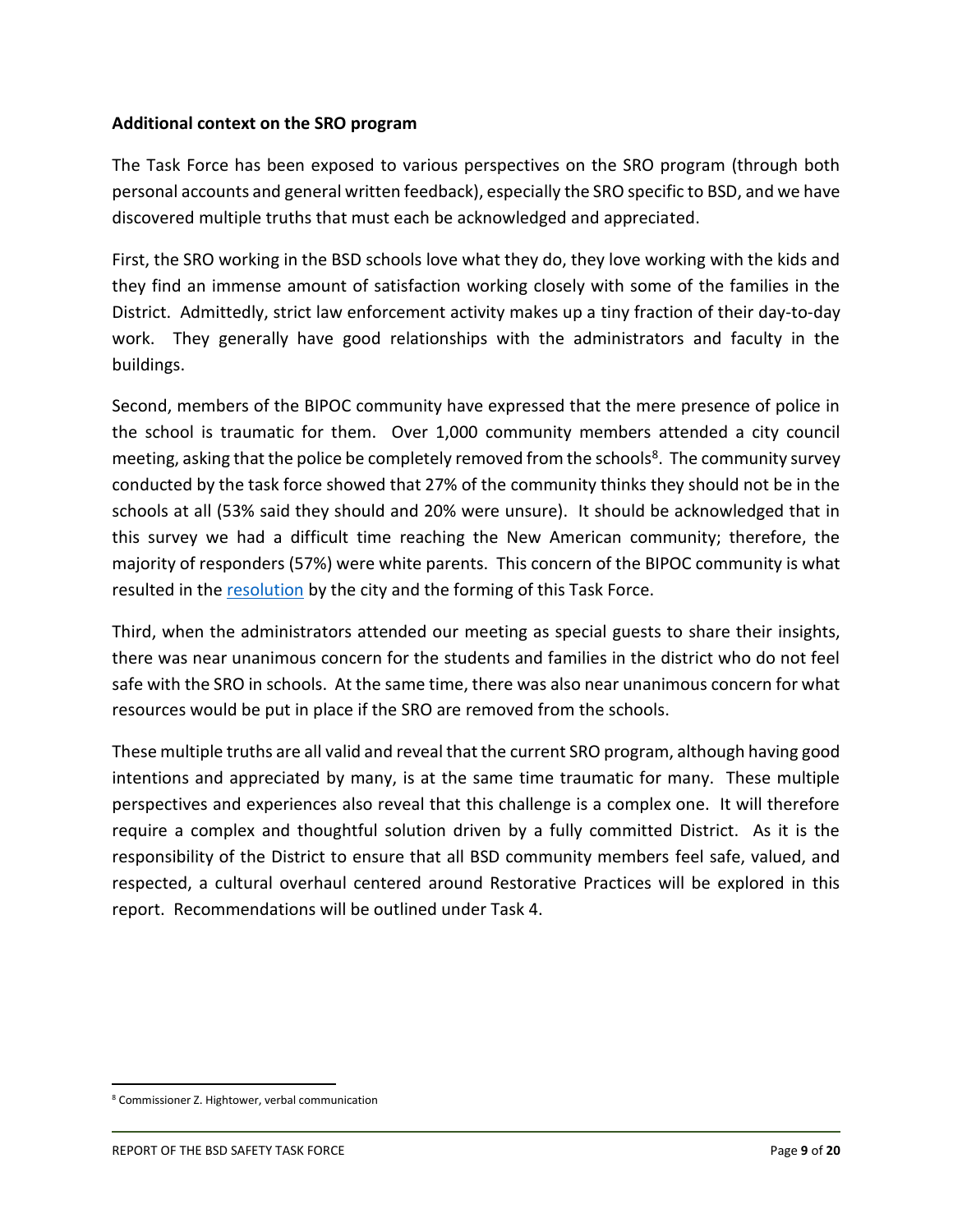# **DETERMINE WHETHER ANY OF THESE FUNCTIONS MUST BE PERFORMED BY UNIFORMED LAW ENFORCEMENT OFFICIALS.**

With the input of Officers Difranco and Henry, the Task Force determined that the following functions must be performed by a trained law enforcement officer, with or without a uniform.

- Prevention/interception of dangerous incidents (ie., life-threatening acts)
- Confiscation of guns, weapons, etc.
- Addressing criminal activity (ie., referring to criminal court)
- Addressing active shooter situations

In addition, based on feedback from BSD Administrators, it is important that the responding officer is one that has received training for best practices in addressing the needs of youth and is in regular communication with administration. This can improve outcomes and is supported by the data presented under Task 1.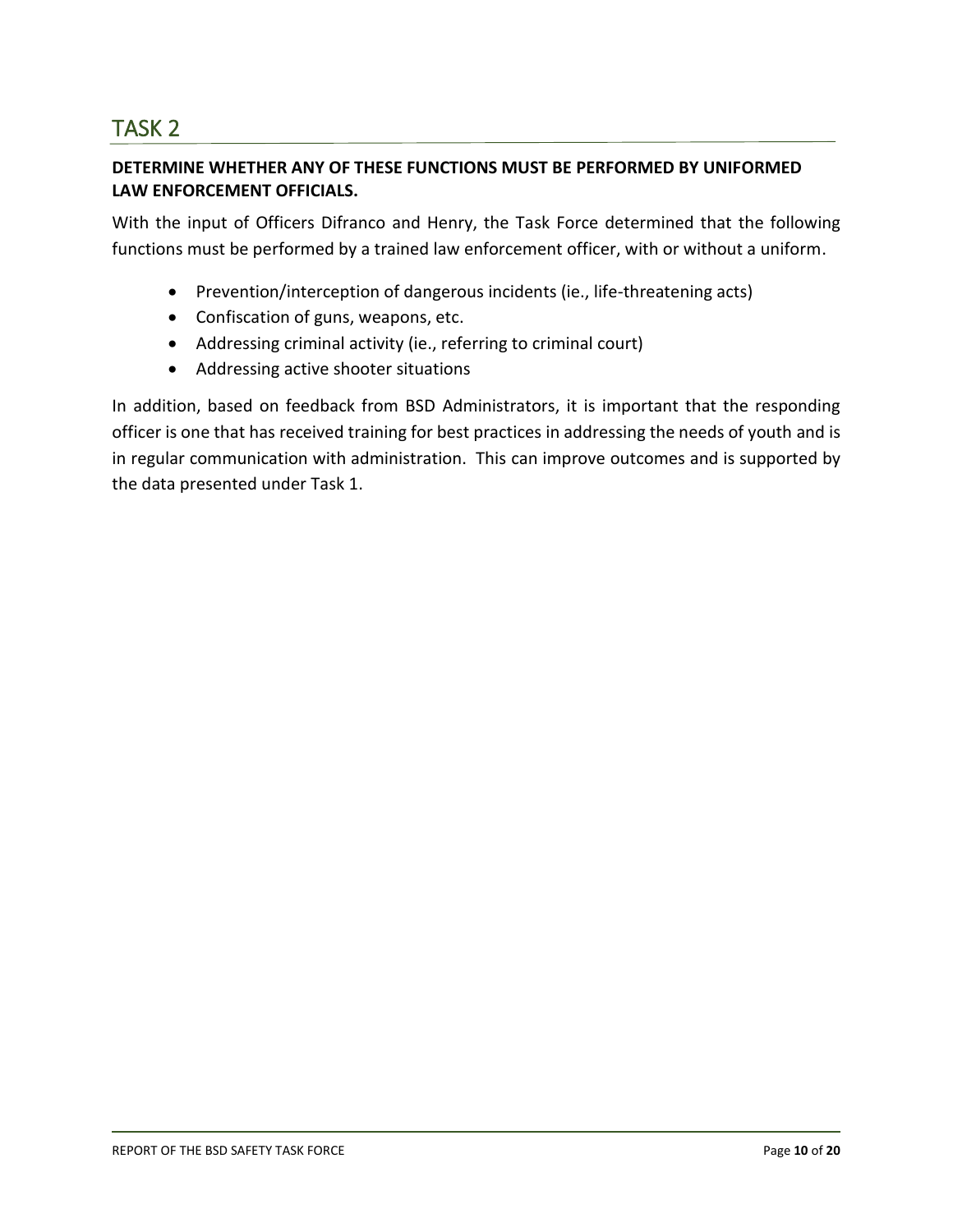# **INCLUDE OPTIONS FOR ALTERNATIVE APPROACHES WHICH REINFORCE A RESTORATIVE MODEL FOR ALL OF BURLINGTON'S STUDENTS/YOUTH DURING AND OUTSIDE OF SCHOOL HOURS.**

As described under Task 1, the majority of SRO activity is not associated with law enforcement but with mentoring students and connecting them with needed resources. In fact, as explained by Officer Difranco, these additional roles fell to the SROs due to social workers being overwhelmed with cases. Therefore, alternatives need to be aligned with the needs of the students. We approached this task in different ways to gain the most insights possible, from a variety of perspectives, regarding alternative models and what that might look like for the District. We solicited community input, we conducted interviews and gathered information on successful restorative models at schools both in and out of the state, and we invited administrators, staff, and partners of the District to engage with us to discuss current resources available and how they might be re-imagined in order to support a new restorative model.

#### *Community input*

In the community [survey,](https://docs.google.com/forms/d/1DxJip6r6xSFZ4feC0xGHlmJCwkjD9a8gdLrP7kDdAo4/edit) one of the questions asked who else could perform the functions listed in the MOU, if not the SROs. Short-answer responses (362 in total) were organized manually into categories so that the data could be summarized. See the figure below, which illustrates the response categories and their frequency.



The most common response (30%) included social workers, mental health providers, restorative practitioners, or some combination of the three. A considerable number of responders (20%)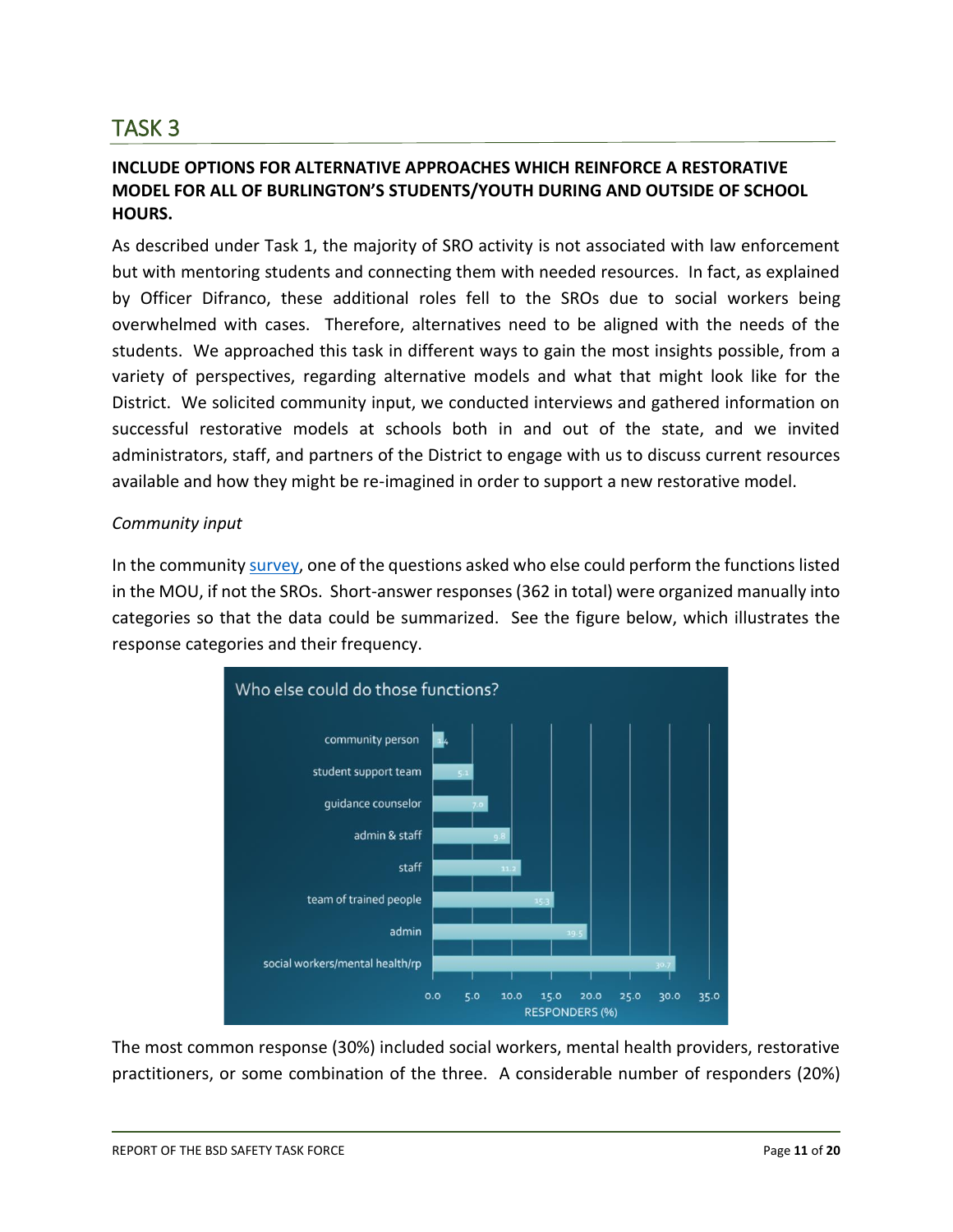wrote in admin or admin/staff, and this is likely a reflection of the fact that the functions listed in the MOU were linked either to law enforcement or to administrative items, but not the more nuanced support and resource day-to-day functions listed by the SRO in task 1. At least 15% of responders commented that these functions should not fall on any one person but should be the collective responsibility of a team of trained individuals. Taken together, the input we obtained from the community survey suggests that restorative practice training for more individuals in the building would be beneficial and that a team approach is warranted. We address this further in our recommendations under Task 4.

# *Study of alternative models*

[Interviews](https://docs.google.com/document/d/1taIXG9iXOLm3O3Nbfvjl2Yo3UM3-ez3PU8kxe45kJg4/edit?usp=sharing) were conducted with Administrators at other schools including U-32 and Mount Abraham Unified School District in Vermont; Roseville Area High School in Minnesota, and [Pa'Lante](https://palanteholyoke.org/) in Massachusetts. We also spoke with an administrators and SRO from St. Vrain Valley School District in Colorado. Finally, we attended a webinar called "[Reimagining safety in schools](https://www.clasp.org/publications/presentation/webinar/criminalization-healing-reimagining-safety-schools)" during which we heard from the Superintendent of the Jennings School District in Missouri. Each of these schools/districts use inspiring restorative models and, although there are differences in some details and approaches, we detected some common themes and take-home messages for success:

- A humanistic approach to education, seeing students as individuals with basic needs
- Student-focused, youth-led restorative practices that empower youth and build strong community members
- Emphasis on relationships; for example, Teacher Advisory programs and restorative practice mentors for both adults and students in the building
- Data tracking, monitoring, and evaluation are critical for accountability and continuous improvement
- Securing of external funding to support resources needed and speed of implementation

We have integrated these themes into our work under Task 4 and they lay part of the foundation of our recommendations.

#### *Input from District administrators, staff, and partners*

Because they have the experience of being in the buildings and they will be directly impacted by our recommendations, we sought input from within the District. Administrators were invited to engage and discuss with us during our weekly meeting. We invited principals Green, Scheidt, Kiefer (who is a Task Force Member), Riley, and Vice Principal Kelley to discuss our work and help us understand what could be possible for alternative models. The principals were unanimous in their support for the SRO program and the appreciation of the SROs currently working in the district. They were also unanimous in their agreement that some members of the District are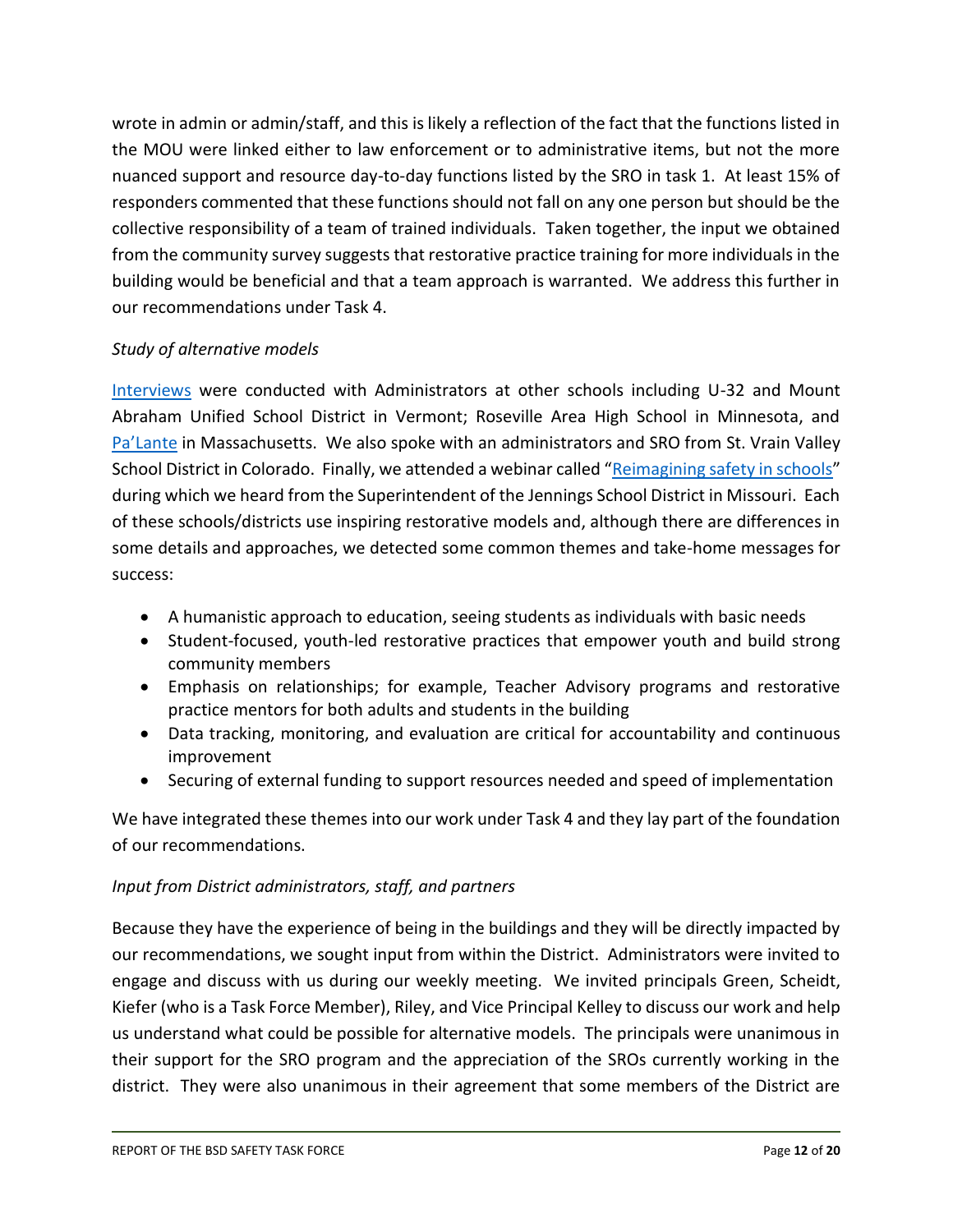traumatized by police presence. When presented with the challenge of this Task Force to build alternatives to the SRO program, they explained the importance of at least having an officer in direct communication with the school administrators to be able to provide information on student safety as needed (for example, if a student had a domestic issue the night before, they might have a difficult day at school). In addition, they pointed out that having a responding officer trained in juvenile needs and de-escalation leads to better outcomes for the students. This feedback is integrated into our recommendations. The principals were invited back to discuss alternatives with the Task Force so that we could directly involve them in our recommendations. However, they did not accept the invitation to further engage.

Kelly Ahrens [presented](https://docs.google.com/presentation/d/1Y_yk3u3RN8Yt1GfaGqw20aY0Q7Vglg3ah1fGbjlr-vA/edit?usp=sharing) to the group about the historical role of the CJC in building restorative practices in the school. Kelly shared with us the vision and philosophy behind restorative programs, and she shared a 5-year history on how that has evolved at BSD. One of the major take-home messages from her experiences, combined with feedback from LeVar Barrino, was that for a restorative model to be sustainable it cannot be susceptible to changes in staff and administration. Training in restorative practices at multiple levels and a team-based approach, as well as commitment by the District to retention of RP staff, is absolutely essential to long-term success.

Finally, we involved Kelly Ahrens, Lisa Bedinger, LeVar Barrino and Josh Meyer in several of our meetings. Each of them brought a unique perspective regarding restorative practices, reimagining behaviors, integrating student perspective, and what could be possible with the current resources that exist in the District. They joined as guests and led our breakout group sessions brainstorming on safety and alternative models that could be possible given our specific context; the output of the breakout sessions is what formed our recommendations under Task 4. We also spent considerable time discussing the realities of limited resources, limited physical space, and that many staff in the school are already overloaded. For example, it was discussed that the Student Support Center staff are an excellent resource, and they could receive training in restorative practices to then be integrated into the RP teams. However, given that these staff are already stretched thin with their current daily functions, it will be essential to re-design their roles, their functions, and make space in their day for the trainings and the restorative practice approaches to be undertaken.

In light of stretched staff and the feedback of the Administrators, the Task Force would like to emphasize that it would be unreasonable and perhaps even destructive to make sudden changes without implementing the additional support needed for the adults in the building. In this regard, the support system(s) associated with the new alternative model must be built in advance, or at least in parallel, so that administrators and teachers do not shoulder the burden of filling the resource gap while individuals are being trained.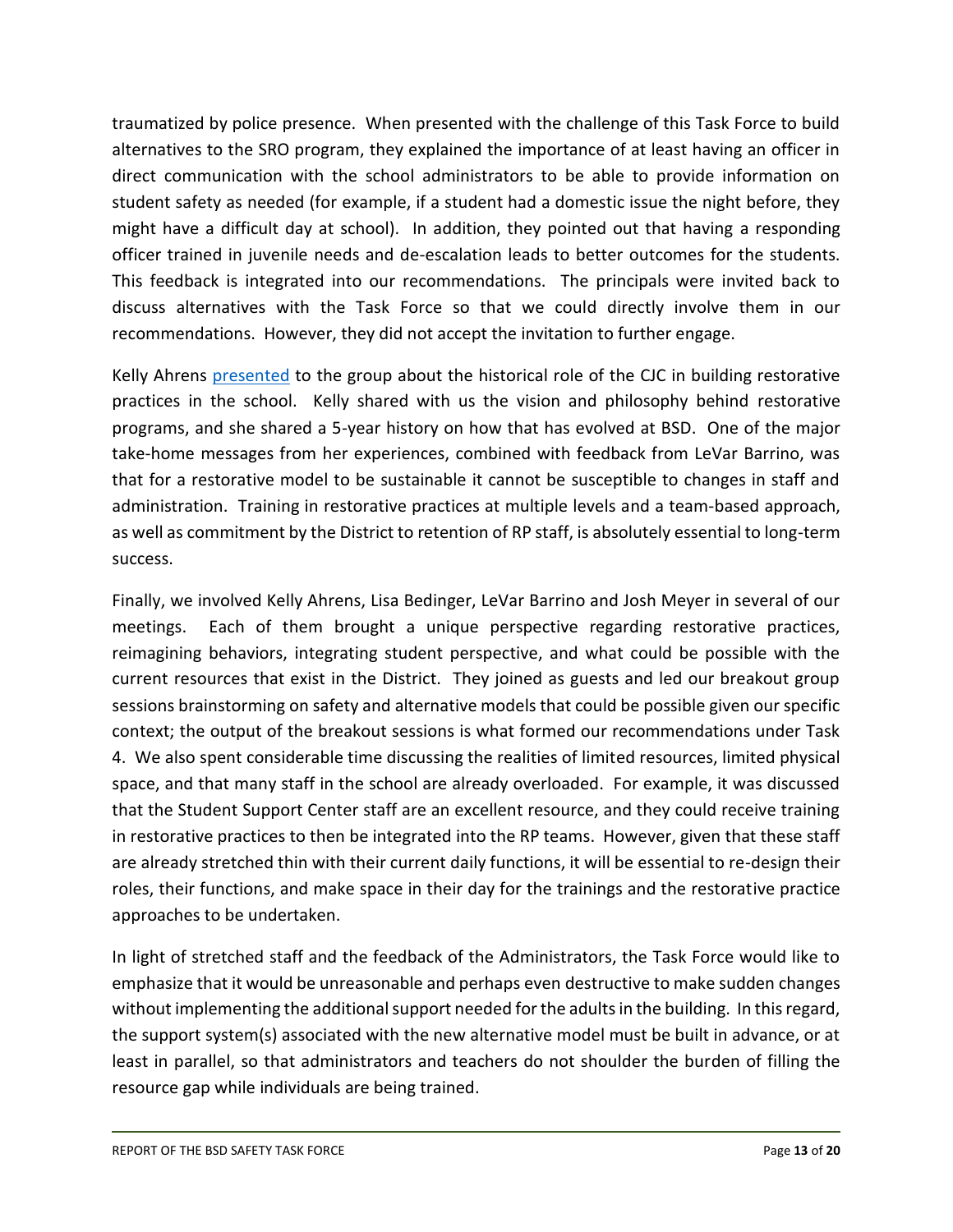**ENSURE THE SAFETY OF ALL BURLINGTON'S STUDENTS/YOUTH DURING AND OUTSIDE OF SCHOOL HOURS USING A RESTORATIVE PRACTICE MODEL THAT ELIMINATES THE TRAUMATIZING EFFECTS ASSOCIATED WITH WEAPONS, UNIFORMS, AND A POLICE PRESENCE COMMUNICATED BY SOME OF THE DISTRICT'S STUDENTS AND COMMUNITY MEMBERS.** 

## **Note on district culture and climate around safety**

One of the things the Task Force discovered is that the district has no official, overarching definition of safety. For example, based on the way in which this Task Force was charged, it could be viewed that the SRO program is completely separate from the rest of the culture and climate in the district when in fact, they are intimately intertwined. As reviewed under Task 3, the alternative models that we explored shared two components that seem to be critical to success. The first is involving students as leaders in building the culture, the expectations, and holding one another (including adults) accountable. The second is that instead of focusing primarily on education, these alternative models genuinely focused first on the basic needs of the students. By having more care for the students as human beings and putting basic needs first, this maximizes their ability to be present and engaged for learning.

To gain more insights into what encompasses safety, the Task Force asked an open-ended question on our community [survey:](https://drive.google.com/file/d/1DoFQsdHK5B7nw4j8enxl9zdX1ns5Btbb/view?usp=sharing) *what would create a safe and inclusive school environment?* At the same time, the group conducted small group brainstorming sessions using [prompts](https://drive.google.com/file/d/1e1zDk4Gr1s-qw4MimR8WvcMKXCJXwEIL/view?usp=sharing) to determine what we considered to be the primary components of a safe environment. Based on the responses to the survey and the brainstorming output, we created an illustration that highlights the main themes that emerged. See the figure below.



Clearly, safety goes beyond the limited physical definition and is a complex, multifaceted state of being. It is the responsibility of the District to ensure that every single member of the school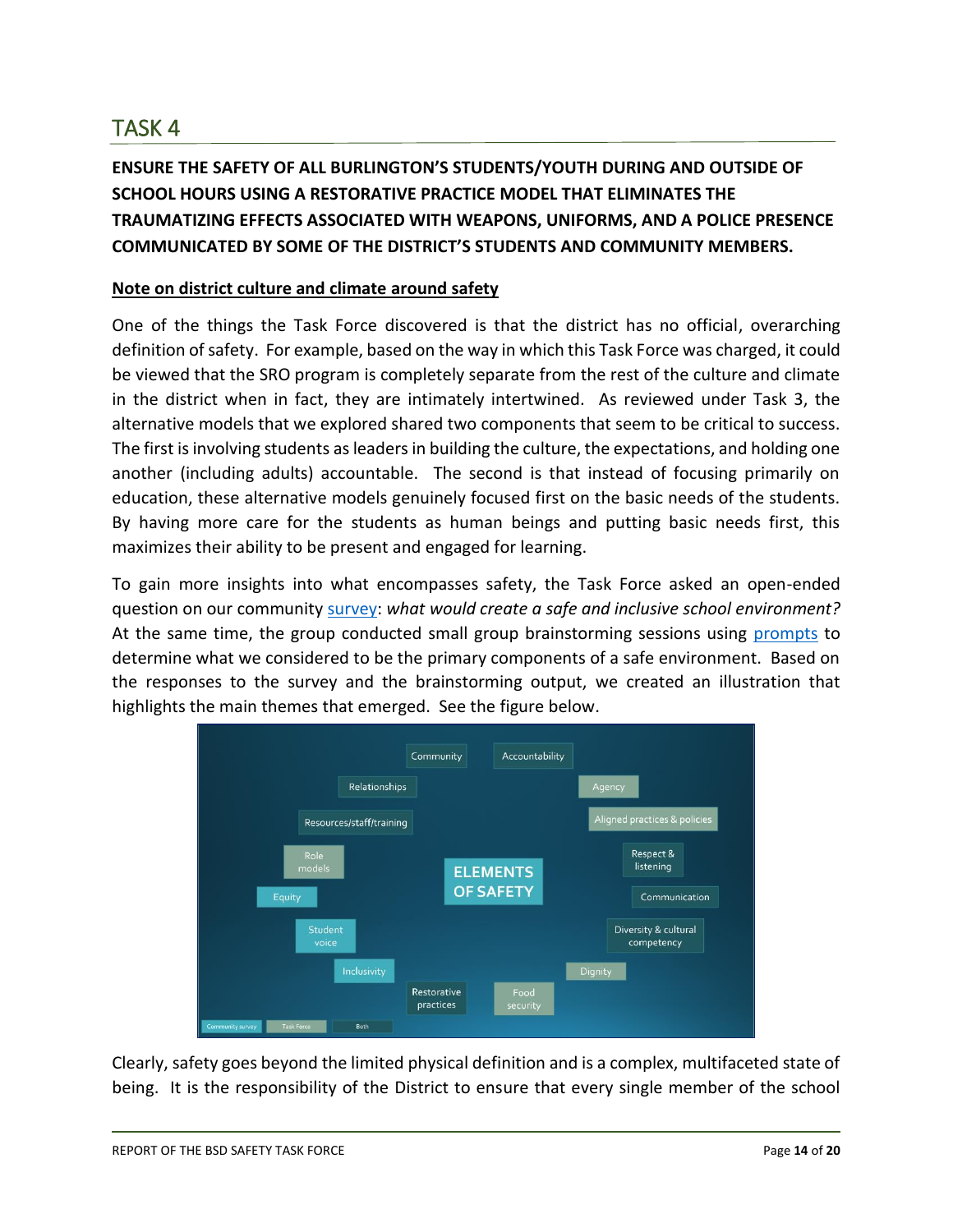community feels safe. However, over 1,000 community members have voiced concerns to City Council about feeling unsafe with police presence in the schools<sup>9</sup>. Despite having good intentions, the impact of the SRO program has been harmful and traumatic for some members in the District. In addition, but not necessarily related to the SRO program, results of the 2019 District-wide Climate survey revealed that 40% of staff reported not feeling safe in the district. Furthermore, 73% do not see a strong vision being presented by the district. Therefore, we suggest the District start by defining safety and culture for the District; create a vision and use that as the foundation for building restorative alternatives to the current practices. Consider the following components:

- 1. Build on culture of relationships, equity/cultural literacy, welcoming, inclusiveness, warmth, appreciation of staff and students (ref. Elements of Safety figure).
- 2. Acknowledge that the first responsibility of the schools is to see and foster student's humanity and provide content that gives them a reason to go to school.
- 3. Students have basic needs for food, clothing, and shelter and those must be met for students to be available to learn.
- 4. Seek out and incorporate student input in the definition of safety.
- 5. Understand that students are individuals and come with different cultures and backgrounds; develop deep understandings of students, especially BIPOC students, LGBTQ students, and those with disabilities.
- 6. Replace a disciplinary, punitive response with a focus on building/repairing relationships and community.
- 7. Proactively build relationships with parents (especially parents of BIPOC students, LGBTQ students, and students with disabilities).
- 8. Prioritize a culture of trust, open communication, listening, and respect across staff and students. All humans in the District need to be appreciated and heard.
- 9. Address the core issues that influence discipline behavior (ie., adults should be aware of the triggers of students with difficult behavior, as well as their own triggers)
- 10. Funding needs to be put into resources that align with the restorative vision of the District

In the 21-22 school year, address the climate and culture issues that surfaced in the climate survey and then re-administer the survey to see if they have shifted; discipline issues will not be truly addressed if climate issues are not addressed.

<sup>&</sup>lt;sup>9</sup> Commissioner Z. Hightower, verbal communication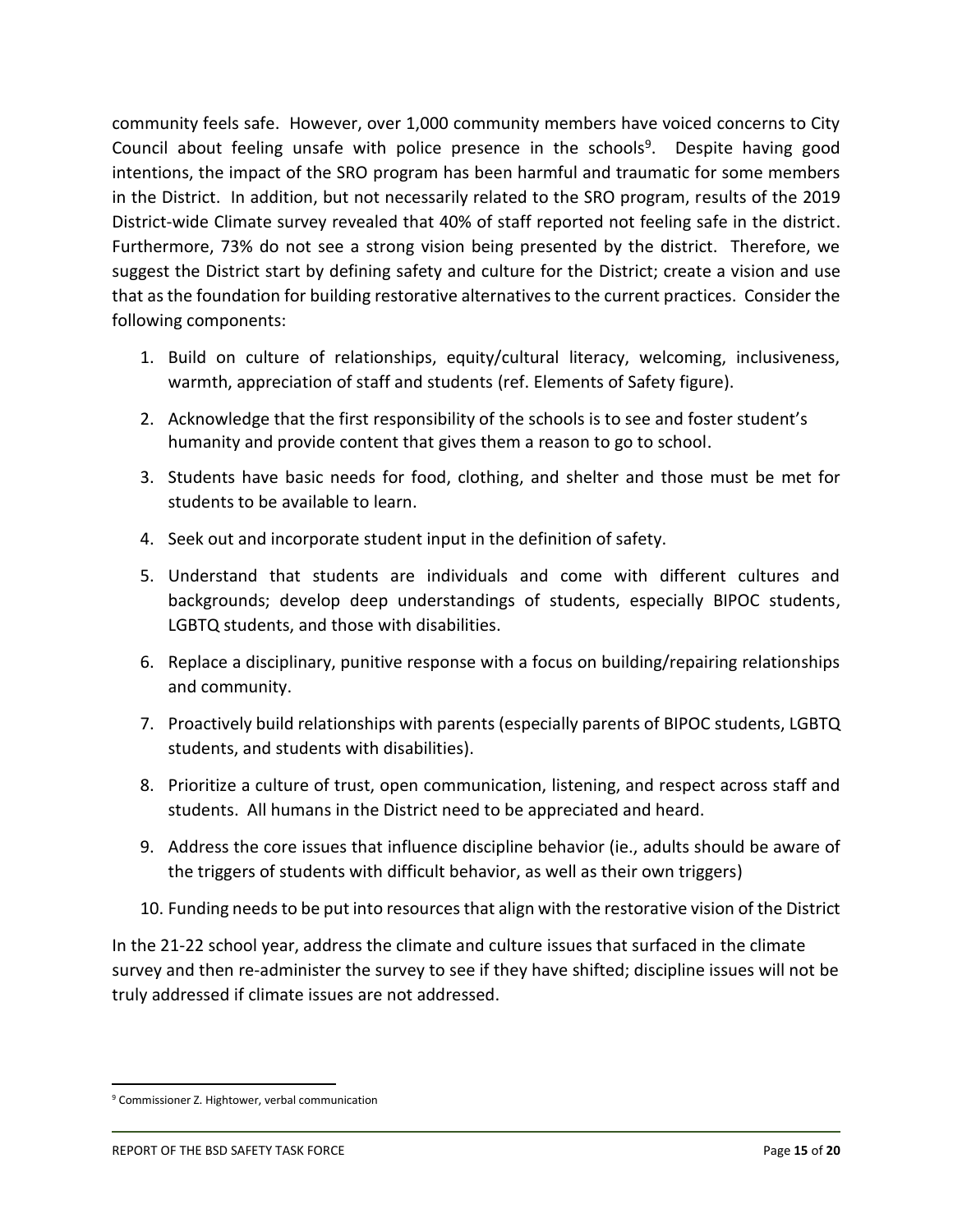### **Task Force Recommendations**

# **1. Develop a plan to ensure the ongoing implementation of Restorative Practices (RP) in all Burlington Schools (as indicated in the superintendent's 100-day plan)**

- a. Continue prioritization of Tier 1 RP (continued training of new teachers; ensure maintenance staff/food service workers/afterschool staff are included in the trainings and Restorative Practices Collaborative (learning community)
- b. Invest in Tier 1.5 and Tier 2 training (integration of bias training, affinity groups, trauma-informed work, mindfulness, cultural literacy)
- c. Create and implement process of support and accountability for all youth and staff; empower and adequately resource youth and staff who buy in; actively involve them in cultivating the culture
- d. Set aside time for faculty and staff to participate in restorative practices and develop as restorative practitioners. Determine what can come off their plates to create space for this
- e. Have clear expectations around RP for faculty and staff that are clearly communicated, and restorative processes in place for when those expectations are not met. Create restorative spaces and times for open discussion (ie. affinity groups, Relationship mapping)
- f. Create and implement both formal (Tier 2) and informal (Tier 1.5) processes to address harm; put a mechanism in place to separate from faculty or staff who consistently caused harm and are consistently unwilling to repair it
- g. Connect the Restorative Practice Teams directly with the principals to ensure commitment, long-term success, and consistency

#### **2. Re-frame and re-write BSD community expectations**

- a. Work with students, teachers and parents to collectively re-frame and re-write expectations
- b. Reward and reinforce: acknowledge when expectations are met and when they are not
- c. All policies and procedures must be re-written to remove punitive vocabulary and focus on restorative language and options
	- i. Involve students in this re-writing project
	- ii. Revise student handbook and school mission statements to take a restorative approach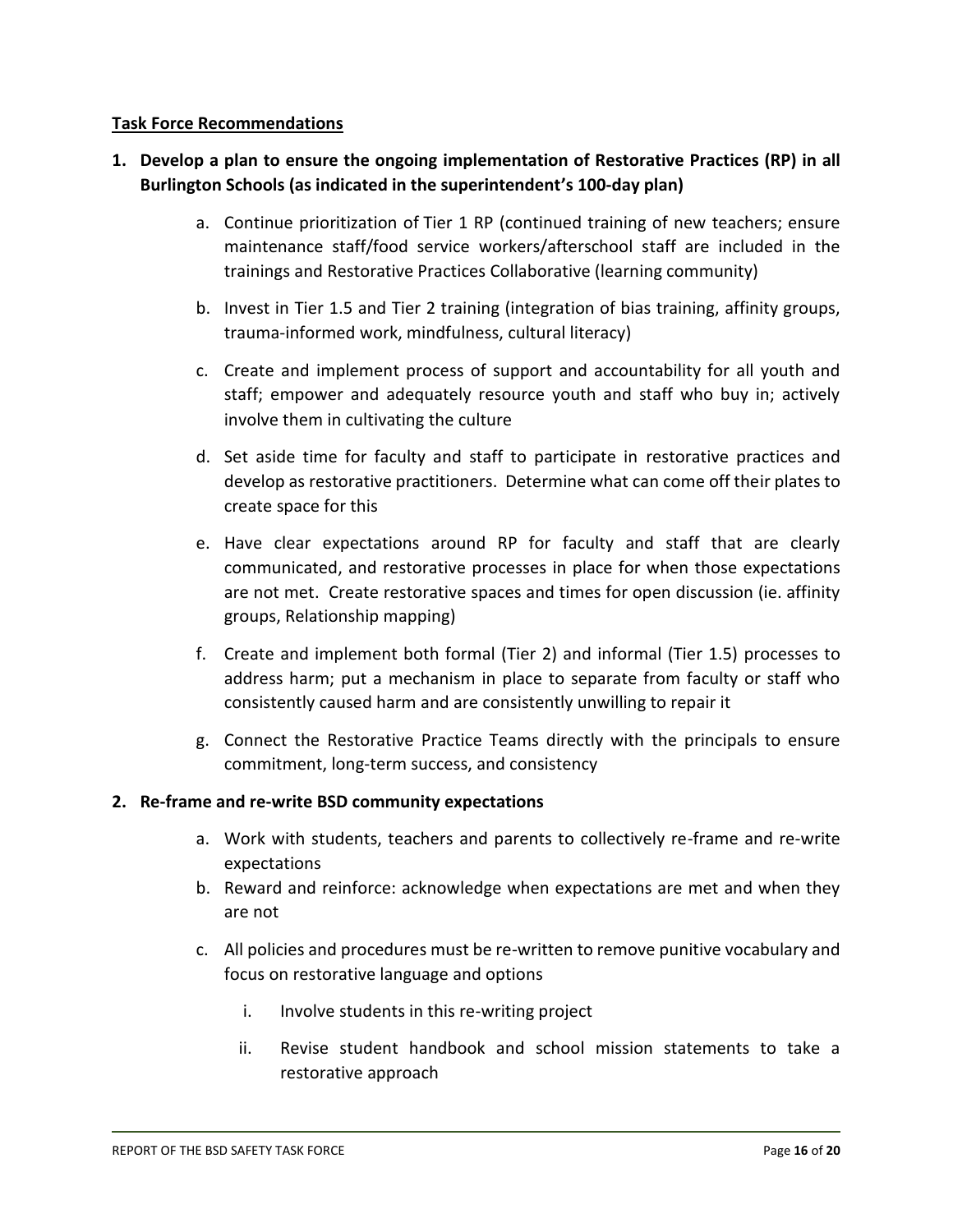#### **3. General support and mentorship to students: Recommit to Teacher Advisory Program**

- a. This is an essential recommendation for relationship building but it must be done in a way that is reasonable and sustainable given time constraints
- b. Extend to middle schools and provide the necessary supports to carry out with fidelity at the high schools
- c. Co-led by students
- d. Implement check-ins early in the day (3x/week) to identify students who need support to be successful that day
- e. Work with schools to see what can be eliminated to make space for the Teacher Advisory Program
- f. Explore the possibility of implementation in elementary schools

# **4. Create Rapid Response Intervention Teams at the District level**

- a. There is a need for a staff person at each school with the skills, training, temperament, and experience of the current Student Achievement Coordinator. This staff person is not tied to a room and is available to respond to urgent matters as needed. Considering the District is not in a position to hire new staff, a viable option would be to retrain the current Student Support Center staff to do more restorative functions. This would require complete re-tooling of their current roles in order to allow time for restorative work and development; Student Support Center rooms could become community Restorative Practice spaces. The above referenced staff should work with youth restorative practice leaders, guidance counselors, behavior interventionists, and the Restorative Practices Team to compose a Rapid Response Intervention Team
- b. Need one team per school (Elementary, Middle, and High schools); it could be part of the schools existing intervention teams such as the MTSS, RP, Equity, etc. It could serve as the first response team for student issues and problems
- c. The entire team, including at least 4 staff per school, must have thorough training in tier 2 restorative practices. The team could assist the students and the teachers in a variety of scenarios, including tier 1, tier 1.5, and tier 2
- d. Teams must be fully aligned and coordinated on their approach & responses
- e. Team can make referrals to community entities (substance abuse, mental health, CJCs, courts, etc.), as well as build on community relationships with families & partners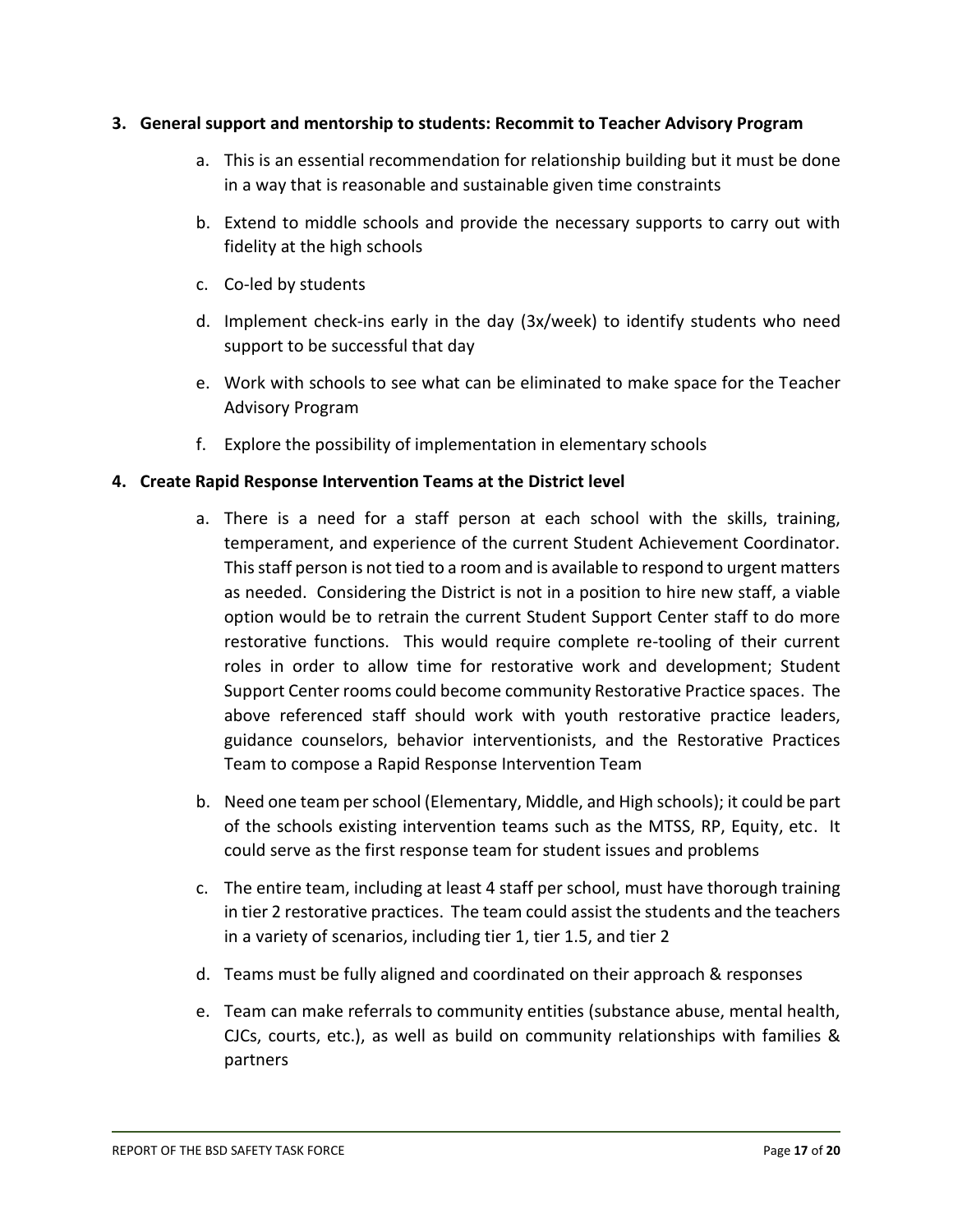- f. Student who don't meet expectations are given the option of a restorative process or traditional discipline
- g. Include support staff with additional training offered as needed. Focus on incentivization and retention so that the model is stable and sustainable. Students to be involved as support in tier 2 processes, with clearly defined roles

# **5. The district should hire and retain more mental health professionals who are BIPOC, LGBTQ or have disabilities**

- a. Establish coordinated and aligned responses
- b. Offer training in racial and ethnic inequities
- c. Commit to strategies for retention of District employees from diverse backgrounds
- d. Identify and commit to a ratio of mental health professionals per student
- e. Should be connected to the rapid response teams

## **6. Create paid student leadership program/positions**

- a. Students involved in creating culture and community expectations, as well as Restorative Procedures when expectations are not met
- b. Peer leaders (ie. Pa'lante); trained youth facilitators in RP. These could be members of the Rapid Response Team or separate
- c. Students involved in creating culture and code of conduct
- d. Enhancing students supporting each other (and teachers!) in RP

# **7. Create clear goals and timeline for completely eliminating disparities in suspensions and educational outcomes**

- a. Proactively include parents as partners, especially parents of BIPOC, LGBTQ, and students with disabilities
- b. Changes in curriculum so that multiple life experiences and perspectives are reflected and students see themselves and their experiences represented/acknowledged
- c. Hold all students to higher standards of learning
- d. Real data tracking based on demographics on students being ejected from classes
	- i. Create means to meet and discuss with teachers who need support to eliminate disparities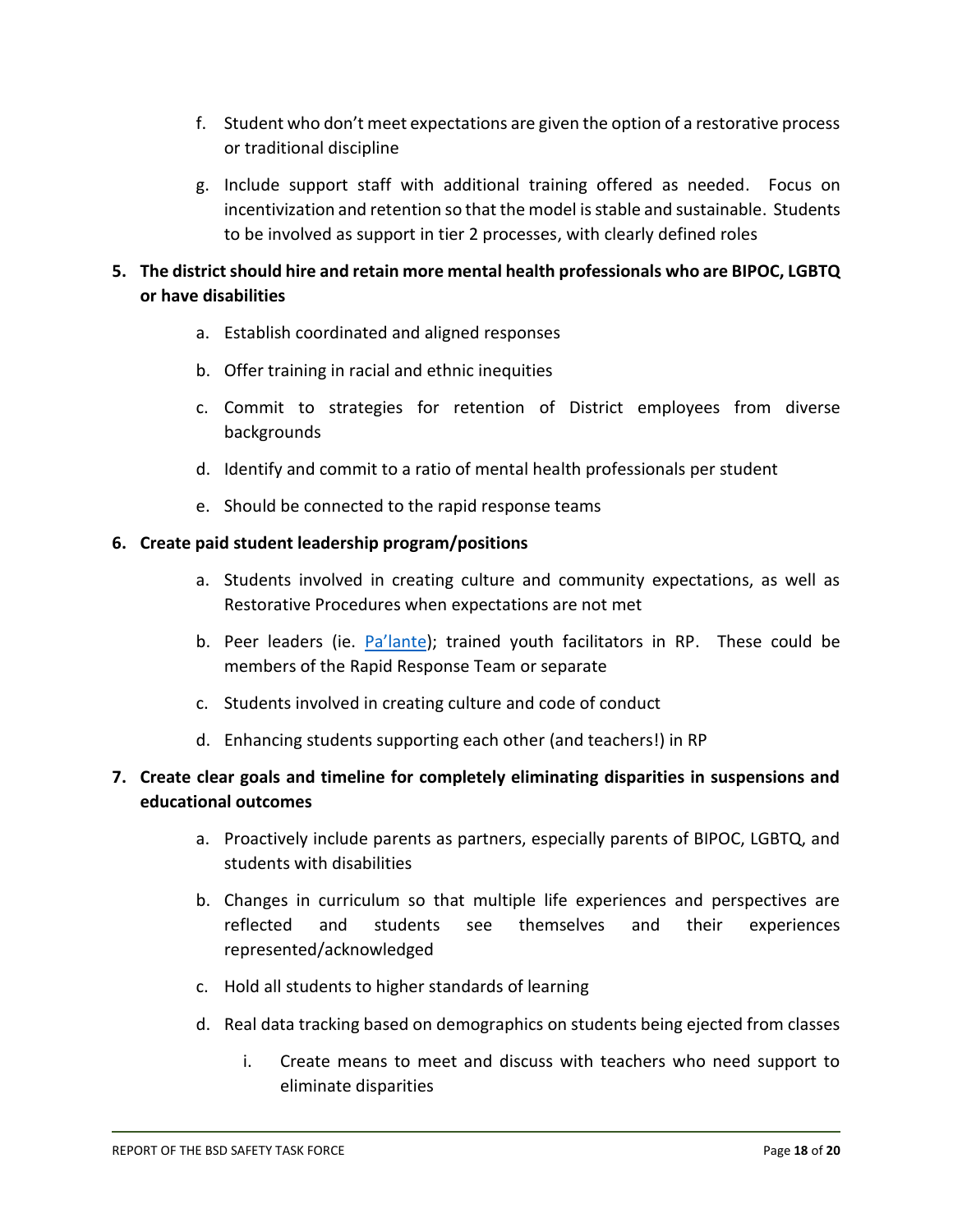e. Tangible goals with accountability and support

#### **8. Revise the role of police in the district**

- a. As specified in th[e resolution,](https://docs.google.com/document/d/1YhTIlw13sCW4FeSSsB2xhBqIy9ZnLWx_tY6bMRGyXps/edit?ts=60257759) this task force was charged with ending the full-time use of the SRO. Therefore, the task force recommends the elimination of one SRO position, as well as limiting the scope of the single SRO to the following:
	- i. The SRO is housed at the BPD and not present in the schools unless responding to an emergency or conducting a scheduled visit (by appointment)
	- ii. SRO is the communication point with the school
	- iii. SRO comes to school only for scheduled events such as those listed below, in soft uniform, unless responding to emergency (Confiscation of guns/weapons/evidence; addressing active shooter):
		- Teaching elective (voluntary) courses
		- Active Shooter drill teaching (run, hide, fight)
		- Barricade trainings
- b. In lieu of 2 SROs, the City should fund 2 positions at the CJC that are Tier 2 RP Student Safety Specialists and could work directly with the Rapid Response Team. These could be City employees and could serve as Community Liaisons and would increase the work between the District and the CJC.
- c. BPD officers should undergo training for best practices in addressing the needs of youth, including restorative practices
	- i. This is essential in order to move towards elimination of the consistent racial disparities in BSD youth arrests between SRO and the non-SRO police
	- ii. Additional training on racial bias is critically needed to eliminate the racial discrepancies in arrests at both BPD and SRO levels
	- iii. Tailor a course for all BPD officers on present needs of youth and school community
	- iv. Continue to monitor juvenile arrests to track progress
- d. Re-write an MOU using an RP framework that is limited to specific law enforcement functions and allow for sharing of information regarding students about legal/safety issues